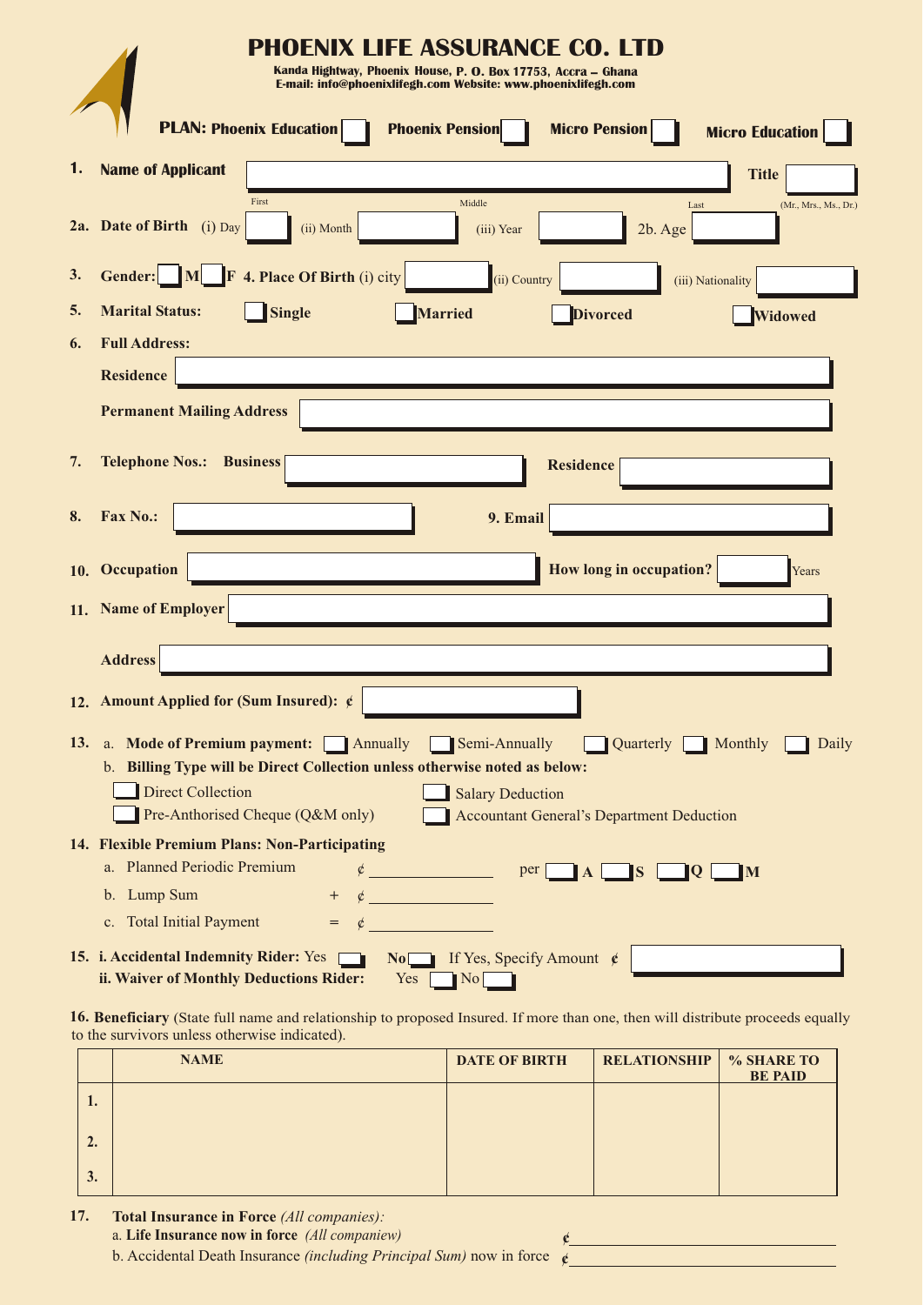| <b>18. Smoking Habits</b> (if "Yes" give details in Remarks):                                                                                                                                                                                                                                | Yes | $\mathbf{N_0}$ |
|----------------------------------------------------------------------------------------------------------------------------------------------------------------------------------------------------------------------------------------------------------------------------------------------|-----|----------------|
| a. Have you smoked tobacco cigarettes in the last 12 months?<br>b. Have you used any form of tobacco in the last 24 months?                                                                                                                                                                  |     |                |
| <b>19. Other Insurance</b> (if 'Yes' give details in Remarks):                                                                                                                                                                                                                               |     |                |
| a. Have you had any life or health insurance with any company declined, cancelled, rated,<br>modified, or been refused issue, renewal, or reinstatement?                                                                                                                                     |     |                |
| b. Will insurance, including annuities, in any company be discontinued or changed if<br>the insurance applied for is issued?                                                                                                                                                                 |     |                |
| c. Is any application for life or health insurance pending in any other company?                                                                                                                                                                                                             |     |                |
| 20. Aviation, Military, Avocation and Sports (If "Yes," give details in Remarks):<br>a. Does any person to be covered intend to fly other than as a passenger or has he<br>or she flown other than as a passenger during the past two years? (If "Yes,"<br>complete Aviation Questionnaire): |     |                |
| b. Is any person to be covered a member, or does he or she intend to become a<br>member, of the armed forces including reserves?                                                                                                                                                             |     |                |
| c. Does any person to be covered participate in recreational activities involving:<br>Powered racing, competitive vehicles (including motorcycles, automobiles and<br>motor boats), Aeronautics (including hand gliding, sky diving, ballooning)?                                            |     |                |
| 21. Is any person to be covered now so disabled by sickness or injury as to be unable<br>to perform any of the duties of his/her normal job? (If "Yes", who and since when?<br>Give details in Remarks)                                                                                      |     |                |
| 22. Within the last five years, to the best of your knowledge, have you or any person to be covered:                                                                                                                                                                                         |     |                |
| a. Had or been told you had high blood pressure, heart disease, diabetes or cancer?<br>b. Had or been told you had an immune deficiency disorder, AIDS, or the AIDS                                                                                                                          |     |                |
| Related Complex (ARC), or any reproductive transmitted disease?<br>(If "Yes", give details in Remarks, including name and address of attending physician).<br>c. Had, been told or you received advice from your doctor that you are suffering from                                          |     |                |
| any illness (if yes, please specify                                                                                                                                                                                                                                                          |     |                |
| <b>REMARKS</b> (If you answered "Yes", to any of the above, give details                                                                                                                                                                                                                     |     |                |
|                                                                                                                                                                                                                                                                                              |     |                |

## **FUNERAL RIDER: (MICRO ONLY)**

|                          | Name | Relationship |
|--------------------------|------|--------------|
| $\cdot$                  |      |              |
| $\overline{\phantom{a}}$ |      |              |

## **DECLARATION:**

It is represented that the statements and answers given in this application are true, complete, and correctly recorded to the best of my/our knowledge and belief. It is agreed that:

- (1) This application shall consist of Part 1 (and Part 2) and shall be the basis for my policy issued on this application;
- (2) Any policy issued on this application shall not take effect until after all the following conditions have been met:
	- (a) The full first premium is paid,
	- (b) The owner has personally received the policy during the lifetime of and while person(s) to be covered by such policy is/are in good health, and
	- (c) All of the statements and answers given in this Application to the best of my/our belief must be true and complete as of the date of the owner's personal receipt of the policy and that the policy will not take effect if the facts have changed;
- (3) I/we understand that omissions or misstatements in the application will cause an otherwise valid claim to be denied under any policy issued from this application, subject to the incontestability of the policy;
- (4) No waiver or modification shall be binding upon the Company unless in writing and signed by the Managing Director and the Life Manager;
- (5) The Company may indicate changes in the space for Home Office Changes in the application for administrative purposes only. Any other changes in this application shall be subject to written consent by the owner.

| Signed at:  |                                                                 | on |                                  |
|-------------|-----------------------------------------------------------------|----|----------------------------------|
|             |                                                                 |    | Day/ Month / Year                |
| Signatures: |                                                                 |    |                                  |
|             | Witness to all signature (Licensed Resident Agent, as required) |    | Signature of adult to be insured |
|             |                                                                 |    |                                  |
|             |                                                                 |    |                                  |
|             | If owner is a corporation, an authorized officer other than the |    |                                  |

*If owner is a corporation, an authorized officer other than the Proposed Printed name of above adult to be insured tnsw'.d must sign on the above line. Give title and full name of the Corporation on the above line.*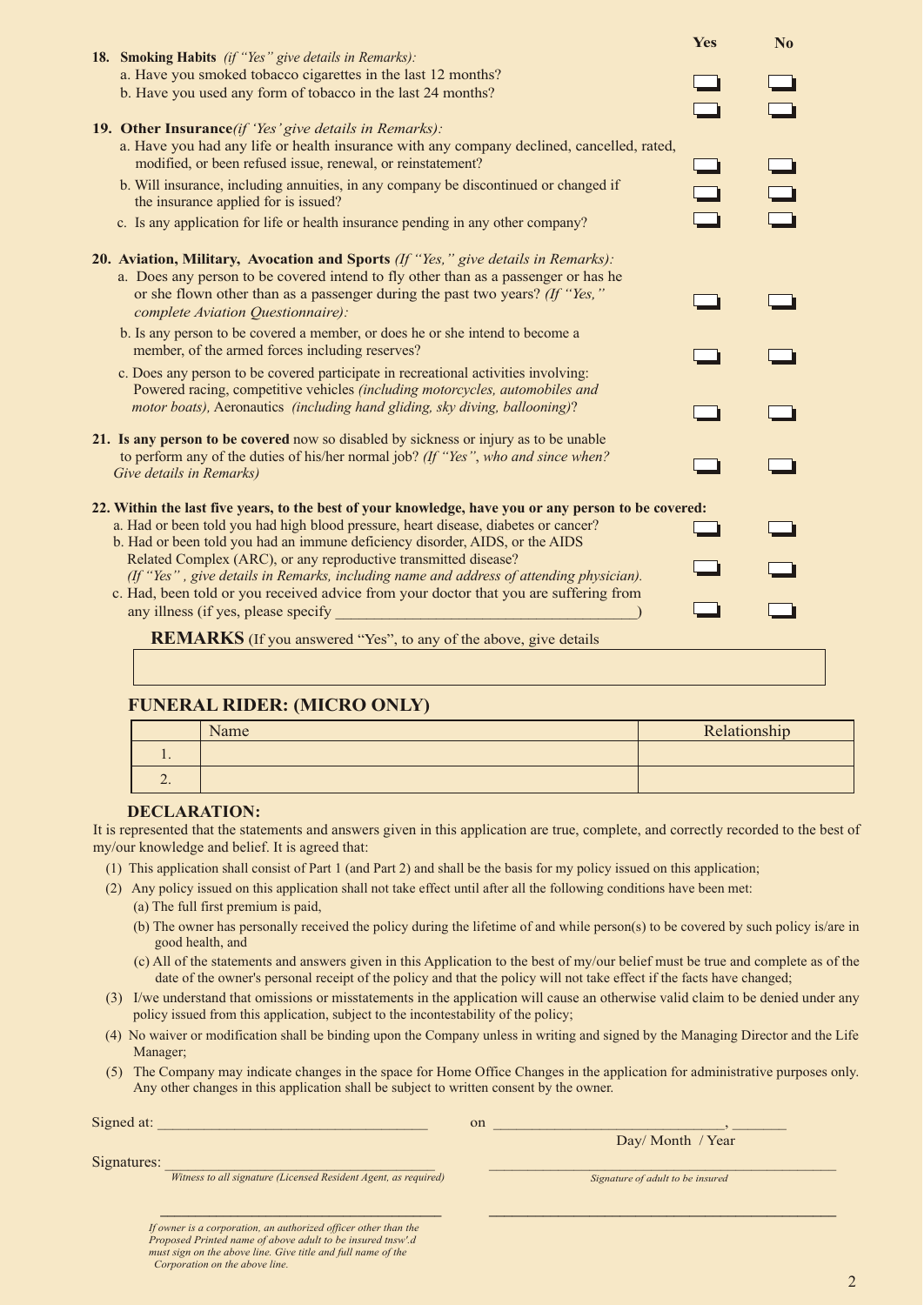

## **PHOENIX LIFE TRAVEL PROPOSAL FORM**

| A) Name of Applicant                                                     |
|--------------------------------------------------------------------------|
| (ii) Middle<br>(i) First<br>(iii) Last                                   |
| B) Place of Birth (i) City<br>(iii) Nationality<br>(ii) Country          |
|                                                                          |
| C) Date of Birth (i) Day<br>(ii) Month<br>(iii) Year<br>(iv) Male/Female |
| D) Full Address                                                          |
| (i) Residence                                                            |
| (ii) Business                                                            |
| $E)$ (i) P.O. Box<br>(ii) City<br>(iii) Country                          |
| F) Telephone No (s)                                                      |
| (i) Residence<br>(ii) Business                                           |
| G) Fax No<br>H) Email Address                                            |
|                                                                          |
| I) Passport No<br>J) Issuing Country                                     |
| K) Country of Residence                                                  |
|                                                                          |
| L) Beneficiary<br>M) Relation to Applicant                               |
| (The Applicant will be beneficiary for spouse & children)                |
| N) Date of Departure<br>O) Date of Return to Country of Residence        |
| (i)Day (ii) Month (iii) Year<br>(i) Day (ii) Month (iii) Year            |
| Q)Purpose of Trip<br>P) Country(ies) of Destination                      |
|                                                                          |
|                                                                          |